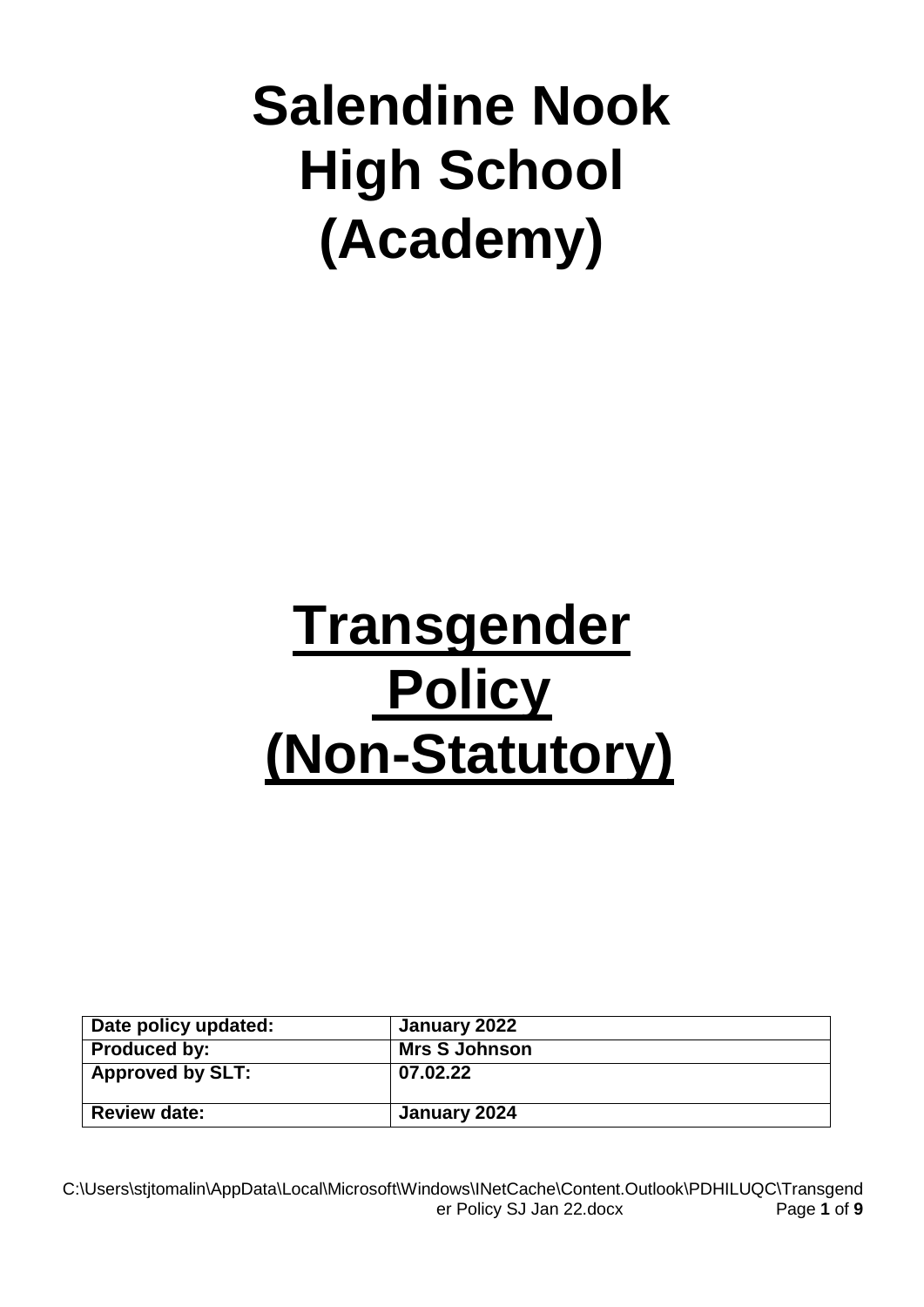The purpose of this policy is to explain Salendine Nook High School's good practice in the field of transgender consideration in order to minimise the distress and disruption to all students by:

- $\triangleright$  ensuring teachers and governors are dealing with transgender matters inclusively and sensitively
- $\triangleright$  providing an inclusive environment for any transgender student
- $\triangleright$  ensuring all students are aware of and educated on issues of transgender

## **GENDER IDENTITY**

Gender is a spectrum, which is not limited to male or female – but can span anywhere between these two binary points. A transgender person feels that their external appearance *(sex)* does not match up with the way they feel internally about their gender identity. A female to male *(FTM, or trans male)* person will have been assigned as female at birth, but will identify their gender as male; a male to female *(MTF, or trans female)* person will been assigned as male at birth, but will identify their gender as female.

The word transgender is a term used to describe people who identify with the opposite gender to which they were assigned at birth; however, it is also an umbrella term which can include people who do not feel exclusively male or female (*non-binary*) (as is the term *genderqueer*). Gender can be fluid, and some children and students that do not relate to their assigned gender may never fully transition into the opposite gender but may choose to use alternative pronouns. For example, someone who is gender fluid but chooses to keep their sex as male, may prefer to be known by 'she/her/hers' pronouns. Others may prefer to be known by 'they/them/theirs'.

Gender Dysphoria is a clinical condition that can present from a very early age and can only be diagnosed by a medical expert. A person diagnosed with Gender Dysphoria may require treatment, e.g. hormone blockers to delay puberty, before being prescribed hormones of their desired gender. A transgender person may live their life without being, or needing to be diagnosed as having Gender Dysphoria.

Diagnosis and treatment for young people is available from specialist Gender Identity Clinics (*GICs*) – of which are available in many locations across the UK. It must be understood that some people with Gender Dysphoria may not want any treatment. Some may choose to be known by a different name or to wear different clothes. However, most or all young transgender people (and their families) will need some expert support as they grow up and develop.

# **LEGISLATION**

## **Data Protection Act 1998 (UK)**

Information about a person's transgender status is considered 'sensitive personal data' and is subject to tighter controls than other personal data. Explicit consent is required before it can be processed.

- $\triangleright$  Personal data must be looked after properly following the eight data protection principles, which include ensuring personal data is accurate, secure and processed fairly and lawfully.
- ➢ Failure to change a person's title, name and gender when requested could lead to the following offences under the Act.
- $\triangleright$  Disclosure of personal information that is used, held or disclosed unfairly, or without proper security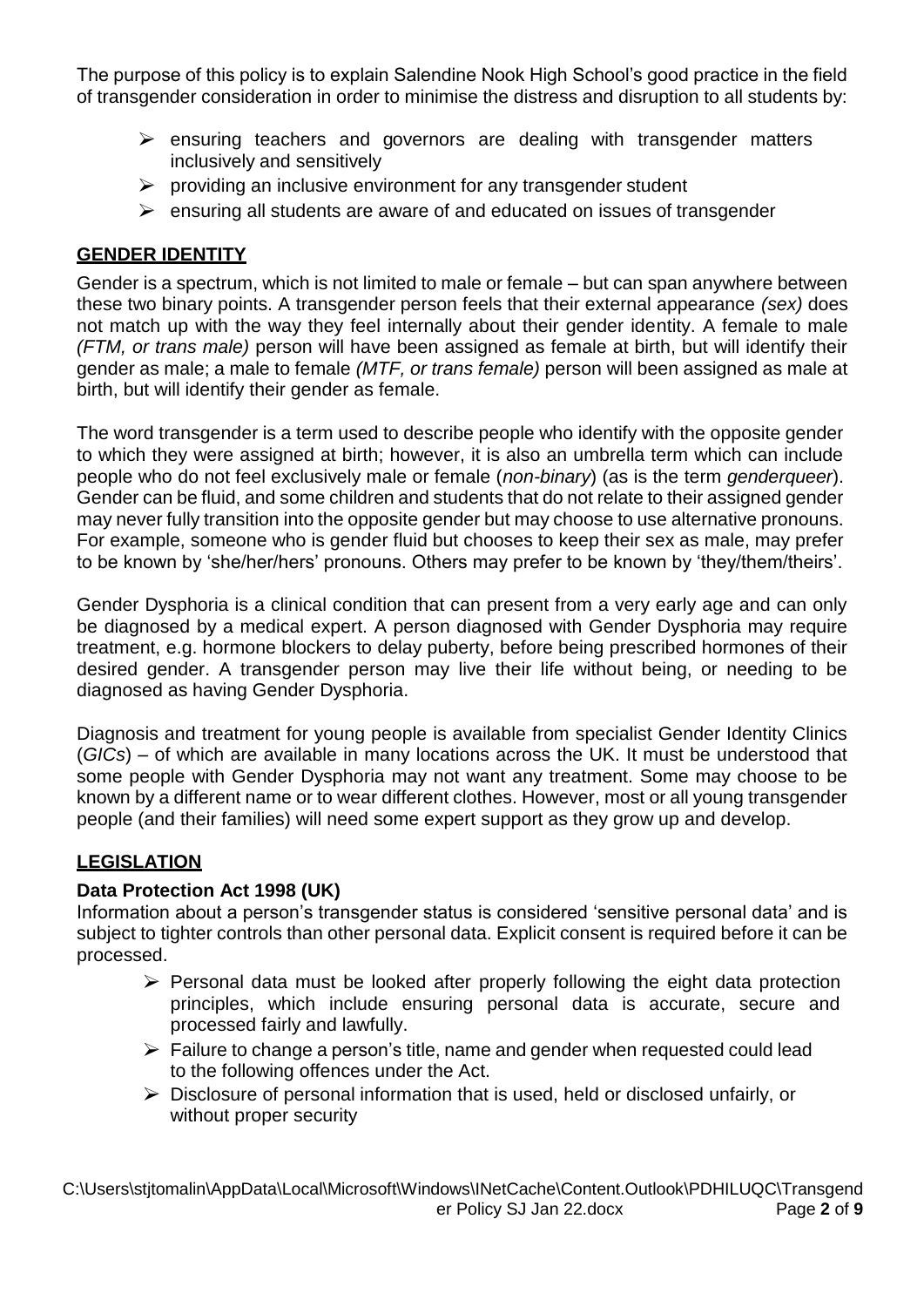- $\triangleright$  Failure to ensure personal information is accurate and up-to-date
- $\triangleright$  Processing of data likely to cause distress to the individual

## **The Human Rights Act**

The following Articles from The Human Rights Act 1998 support the rights and needs of transgender people to live their lives in their true gender.

- $\triangleright$  Article 8: right to respect private life and family life.
- $\triangleright$  Article 10: freedom of expression.
- $\triangleright$  Article 14: the prohibition of discrimination.

## **The Gender Recognition Act 2004**

The Gender Recognition Act 2004 is mainly concerned with the process by which a person can get a Gender Recognition Certificate, and correct their original birth certificate to match their true gender. This can only occur after a person reaches 18 years of age but is something that many younger people may aspire to.

## **Equality Act 2010 (Great Britain)**

The Equality Act 2010 ensures legal protection against discrimination, harassment and victimisation (direct or indirect) for everyone under the nine protected characteristics defined in the Act, one of which is Gender Reassignment (also known as transgender).

Part 6 of the Equality Act 2010 makes it clear that the Act specifically refers to School and young people.

The Equality Act 2010 (2:1:7) states that:

*"A person has the protected characteristic of gender reassignment if the person is proposing to undergo, is undergoing or has undergone a process (or part of a process) for the purpose of reassigning the person's sex by changing physiological or other attributes of sex."*

The Act applies to employment, education and a range of other areas where discrimination may take place. In order to be protected under the Act, a student will not necessarily have to be undergoing a medical procedure to change their sex, but they must be taking steps to live in the opposite gender, or be proposing to do so.

## **Sex Discrimination (Gender Reassignment) Regulations 1999**

- $\triangleright$  Individuals who intend to undergo, are undergoing or have undergone gender reassignment are protected from discrimination in work, school and vocational training (including higher education study).
- $\triangleright$  Less favorable treatment relating to absences arising from gender reassignment is unlawful if:
	- $\div$  the treatment is less favourable than if it had been due to sickness or injury
	- ❖ the treatment is less favourable than if it had been due to some other cause and, having regard to the circumstances of the case, it is reasonable not be to be treated less favourably.
- $\triangleright$  Less favourable treatment includes the arrangements relating to terms and conditions or arrangements under which employment, education or vocational training isoffered.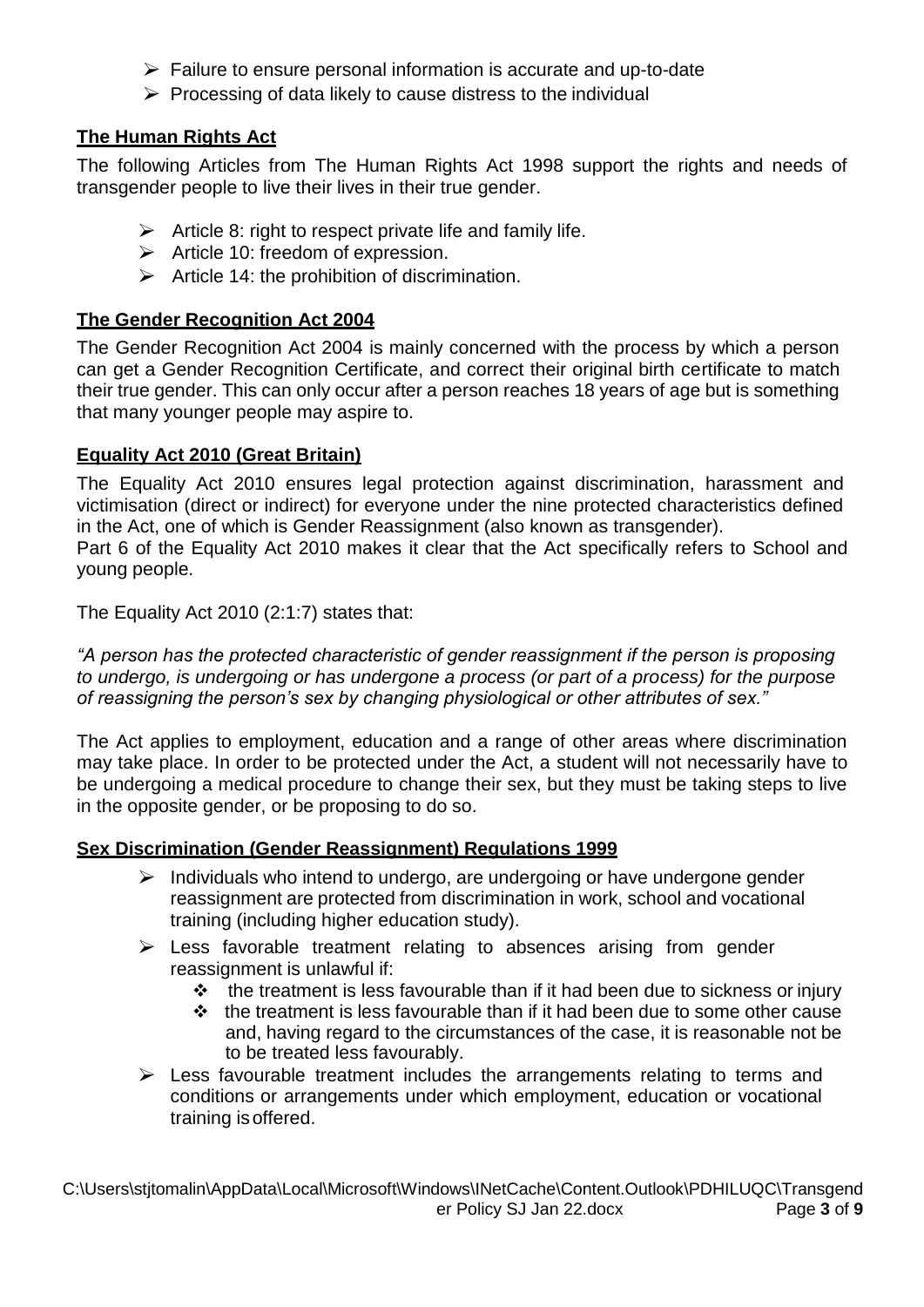#### **DISCRIMINATION**

As stated, The Equality Act 2010 ensures legal protection against discrimination in employment, education, the provision of services and the delivery of public functions, in relation to the nine protected characteristics defined in the Act, one of which is Gender Reassignment.

The legislation states that a school must not discriminate against a student because of their transgender status. Discrimination can be direct or indirect. Indirect discrimination occurs when a provision, criterion or practice applies to everyone but puts a person with a particular protected characteristic at a particular disadvantage, and it cannot be justified as a proportionate means of meeting a legitimate aim. An example might be an inflexible school uniform rule which offers no "unisex" options such as trousers for girls, and which would therefore create a particular difficulty for a FTM student.

## **SCHOOL ATTENDANCE**

Salendine Nook High School will make reasonable adjustments to accommodate absence requests for treatment and external sources in line with their absence policy. Sensitive care will be taken when recording the reason for absence.

#### **TRANSPHOBIA AND BULLYING**

Salendine Nook High School has a robust anti-bullying policy. In line with this policy, transphobic incidents will be recorded and dealt with in the same manner as other incidents that are motivated by prejudice, e.g. racist or homophobic incidents.

## **SUPPORT**

Salendine Nook High School will offer students emotional support through specific members of staff in school who the student feels comfortable with and by signposting to specific organisations and websites such as The Brunswick Centre. Support will also be offered to parents.

## **TRAINING**

In order to ensure all staff and governors have the skills to deal with transgender issues, Salendine Nook High School will hold training sessions on topics such as:

- $\triangleright$  Safeguarding
- ➢ Confidentiality
- ➢ Gender Identity
- $\triangleright$  Tackling transphobia
- $\triangleright$  Relevant legislation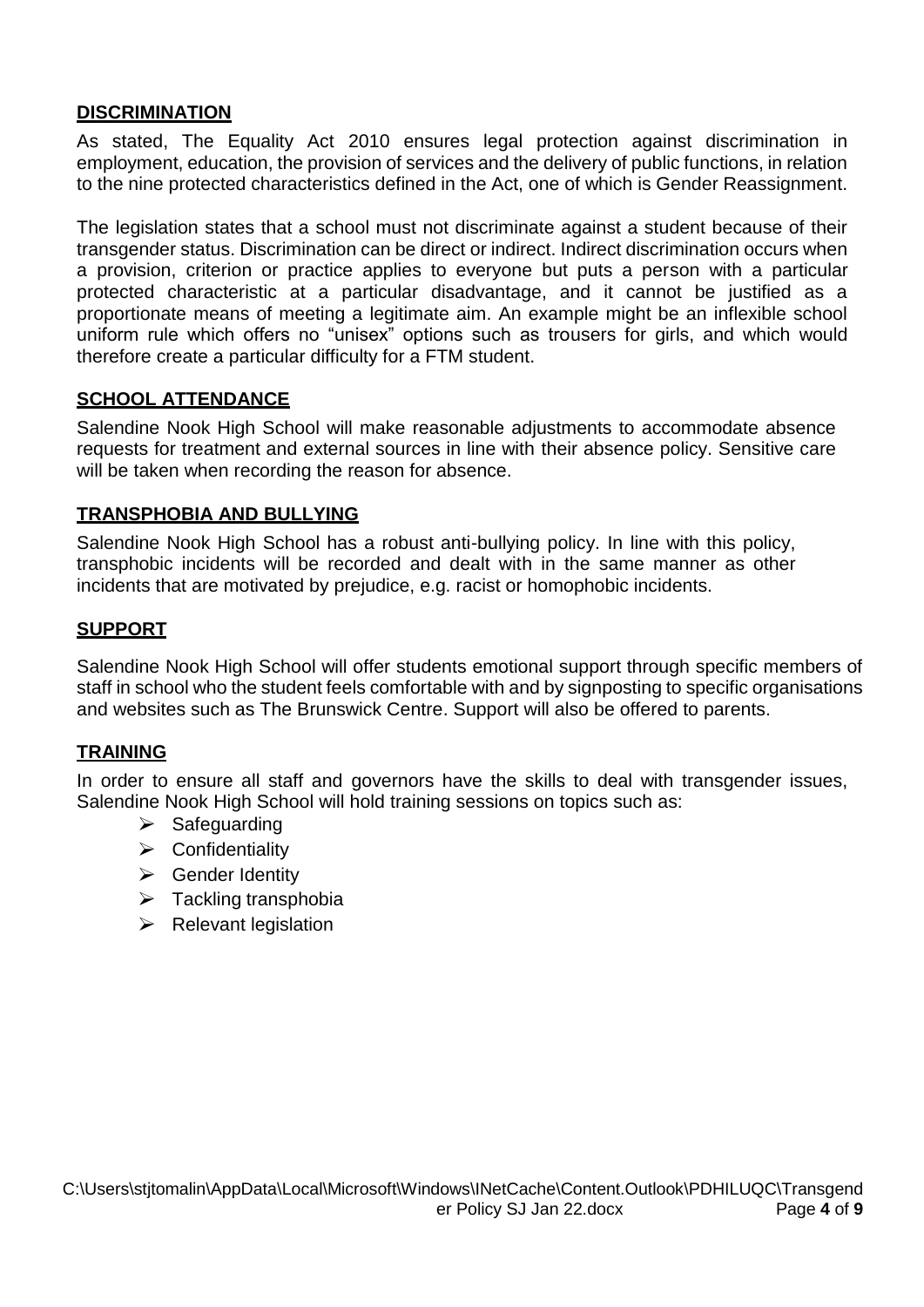## **THE CURRICULUM**

The issues connected to transgender will be visited for all students during curriculum time during the PSHE programme. These issues will also be touched upon during other subjects.

#### **PHYSICAL EDUCATION**

Sports and Physical Education is a key aspect of the national curriculum and the physical and mental well-being of young people. Physical Education develops students' competence and confidence to take part in a range of physical activities that become a central part of their lives, both in and out of school. A young transgender person has the same right to Physical Education as other young people.

With regard to young transgender people at school, there should be reasonably few, if any, issues regarding participation within the sports of their gender identity. There may be sports where, as puberty develops, MTF transgender participants may have a physical advantage over other girls but this should not present a problem within a carefully and sensitively managed lesson context. The issue of physical risk within certain sports should also be managed properly within the lesson context rather than preventing young transgender people from participating (which would be discriminatory).

It may be that due to the nature of contact and physicality of sports such as rugby, the school would consider whether a transgender person participating in full contact lessons is appropriate towards the latter stages of puberty. This is something that Salendine Nook High School will take a view on prior to the delivery of those lessons, in discussion with parents or guardians.

The use of changing room facilities will also be carefully considered. Facilities for transgender participants will be sensitive to their needs and also recognise the needs and sensitivities of other students. When competing at another school or outside venue, school staff must ensure their appropriate sensitive provision available.

## **CHANGING/TOILET FACILITIES**

There is provision in Salendine Nook High School for accessible toilets. Transgender students will be able to use these facilities which have been labelled sensitively and appropriately.

#### **SCHOOL UNIFORM**

Transgender students will be expected to follow the School Uniform Policy, which covers uniform, make-up and jewelry.

There is a generally broad range of uniform available for all genders (i.e. girls and boys can wear trousers and skirts, and all students must wear a blazer, shirt and tie).

## **NAME CHANGING AND EXAM CERTIFICATION**

If a transgender student wishes to have their preferred name recognised on school systems, this will be supported and will feed on to letters home, report cycles, bus pass information etc. Furthermore, the change of name and associated gender identity will be respected and accommodated by the school. It is a real indicator that the transgender student is taking steps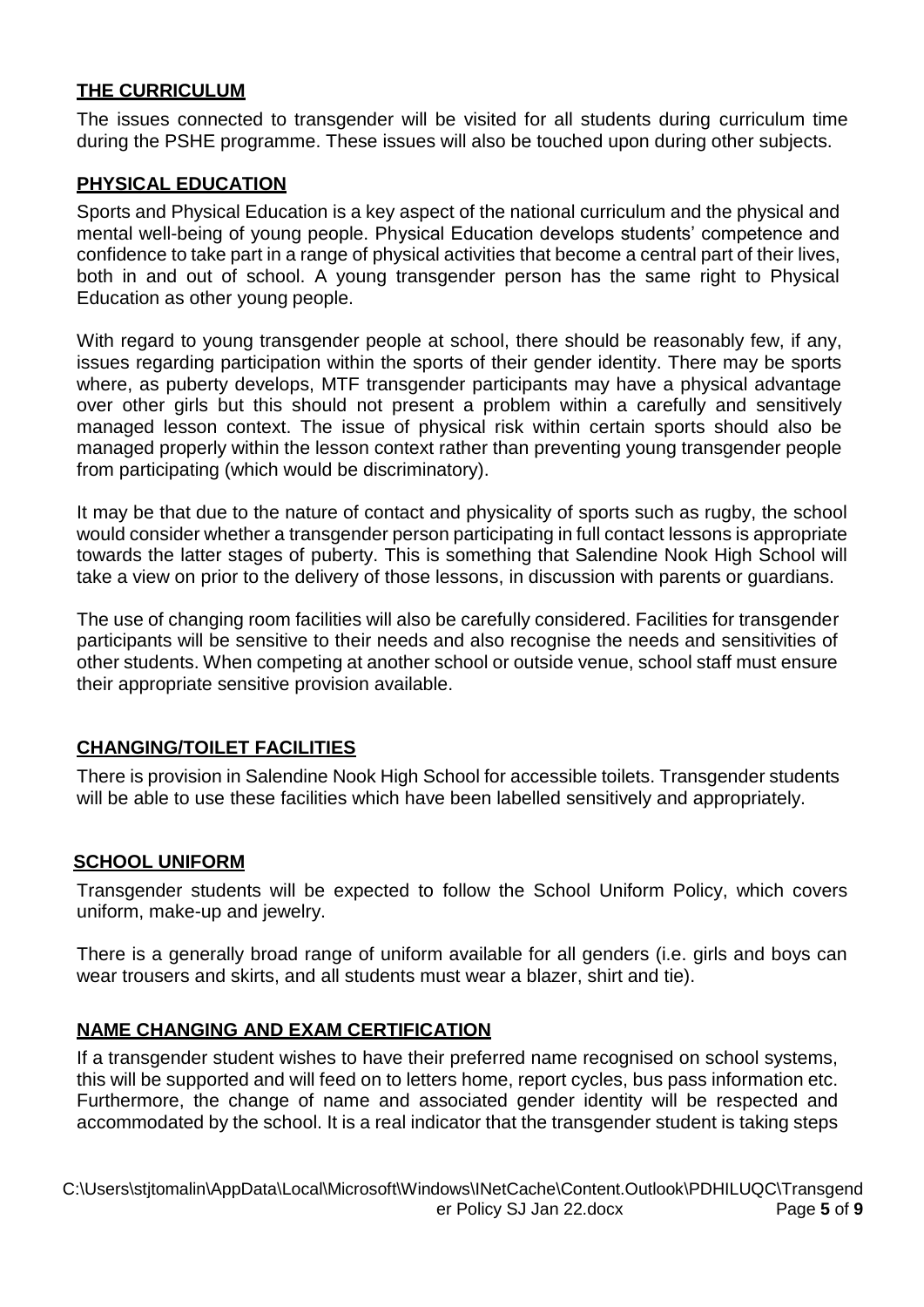to, or proposing to move towards a gender they feel they wish to live in.

Changing the gender recorded on a birth certificate is not possible until a Gender Recognition Certificate has been issued. A person under 16 years of age cannot change their name legally without the consent of a parent.

All examination certificates will be issued in the name that appears on the student's birth certificate.

#### **VACCINATIONS**

Salendine Nook High School will allow any gender specific vaccinations to be carried out at the GP"s surgery in order to eliminate any anxiety issues.

#### **SCHOOL VISITS**

Learning about different cultures and lives and taking part in activities may lead to overnight stays, both at home and abroad. Issues may arise for both young transgender students and other students but this must not mean transgender students cannot be included on the visit.

Salendine Nook High School will give consideration well in advance of any additional needs which may include having a parent or guardian (or member of staff) accompanying the visit to ensure the transgender student is fully included.

The sleeping arrangements will be considered before a visit is undertaken; it is possible that the transgender student would prefer to have a separate room etc. Each individual case and visit needs to be considered separately and in-depth discussions will happen well in advance, with all appropriate bodies, linked to the accommodation available.

With regards to a visit abroad, anyone can be searched at borders and other places. Different countries will have policies and procedures they will follow. Salendine Nook High School will contact the relevant border control or agency in advance to ensure that any policy or risk assessment completed by the school is accurate for that visit.

There are countries that are not as legally and culturally open as the UK. In fact, some have laws that make it illegal to be part of the transgender community. Some countries even make it an offence not to report to the authorities that someone is part of the transgender community. Salendine Nook High School will consider and investigate the laws regarding transgender communities in any country considered for a school visit.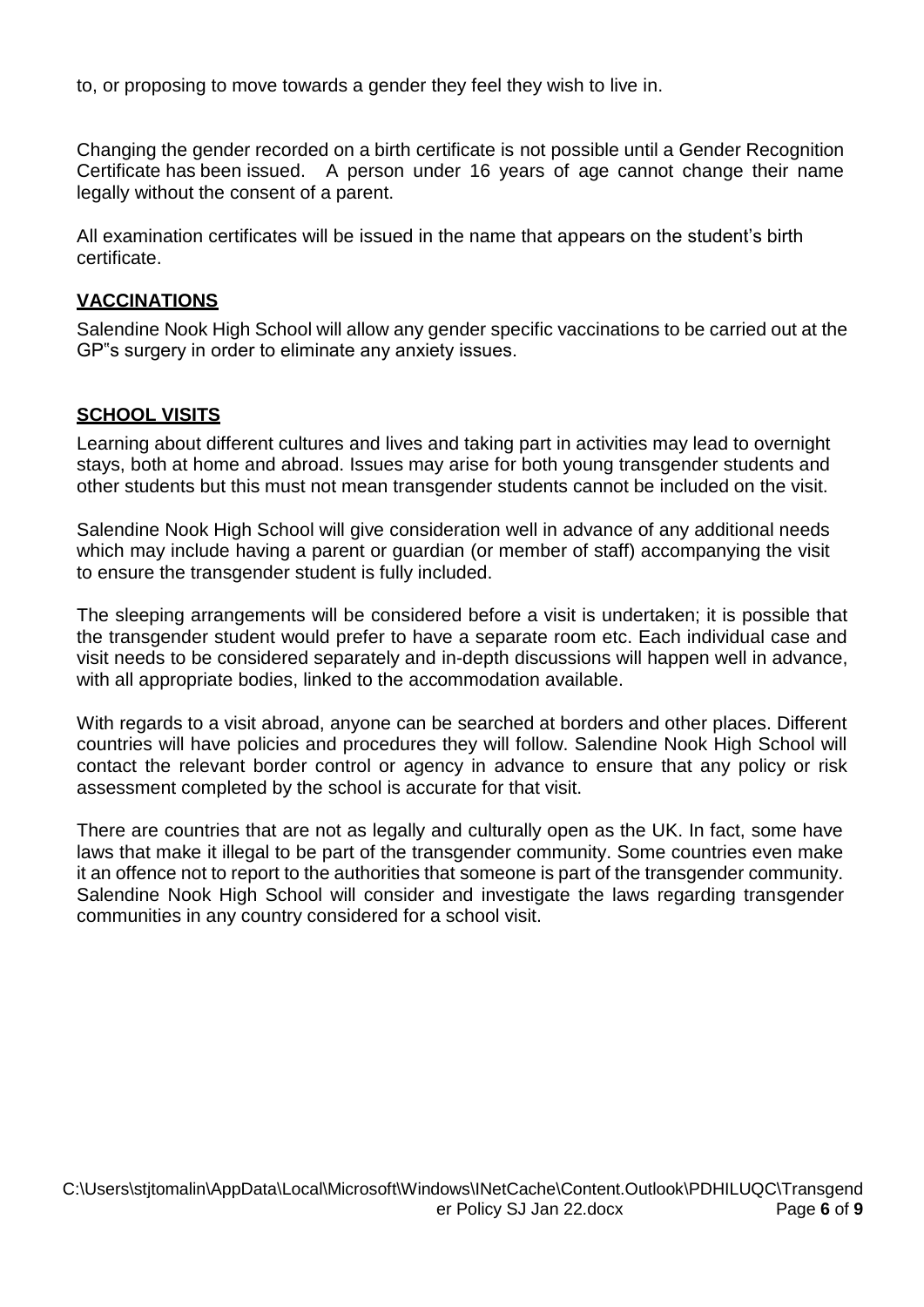# **Appendix 1**

## **GLOSSARY OF TERMS**

**AFAB** – assigned female at birth.

**Agender** – Not relating to any particular gender.

**AMAB** – Assigned male at birth.

**Binary/Non-binary** – Refers to the gender spectrum: Binary refers to the two fixed ends of the spectrum – male and female; non-binary can be used to describe someone who identifies not solely with either of these genders, but somewhere in between.

**Binding –** a FTM adolescent that is developing breasts may strap down their chest so that it is less obvious. This can be hot, uncomfortable and restrictive but very important to their psychological and emotional wellbeing. It might make certain PE lessons difficult for them to participate in and could sometimes lead to breathing difficulties, skeletal problems and fainting.

**Cisgender** – Someone who identifies completely with their assigned gender at birth (which also corresponds to their sex).

**FTM –** Female to Male, a person that was identified as Female at birth but came to feel that their true gender is actually Male.

**Gender –** the way that a person feels about themselves in relation to their physical and mental self; the basis of their identifying as male, or female, or neither, or either, or somewhere else on the spectrum.

**Gender Dysphoria –** the medical condition that describes the symptoms of being transgender.

**Gender Fluid** – Someone who identifies as gender fluid will identify with a different gender on a varying basis. They may feel more feminine some days and more masculine on other days; or feel that neither male nor female describes them fully.

**Gender Identity –** the gender that a person truly feels they are inside.

**Gender Identity Disorder –** GID is a medical term describing being transgender, thistends not to be used owing to the subtext around the word 'disorder'.

**Gender Recognition Certificate –** an official document presented by a Gender Recognition Panel that enables all official documents and records (including birth certificate) to be amended to the true gender of the individual thereby providing full legal recognition.

**Gender Spectrum** – the continuum between the two binary points of male or female. This is vast and many people identify at different points.

**Hormone Suppressors/Puberty Blockers** – drugs that are given in order to delay that process of puberty. These can be prescribed before a child is old enough to start taking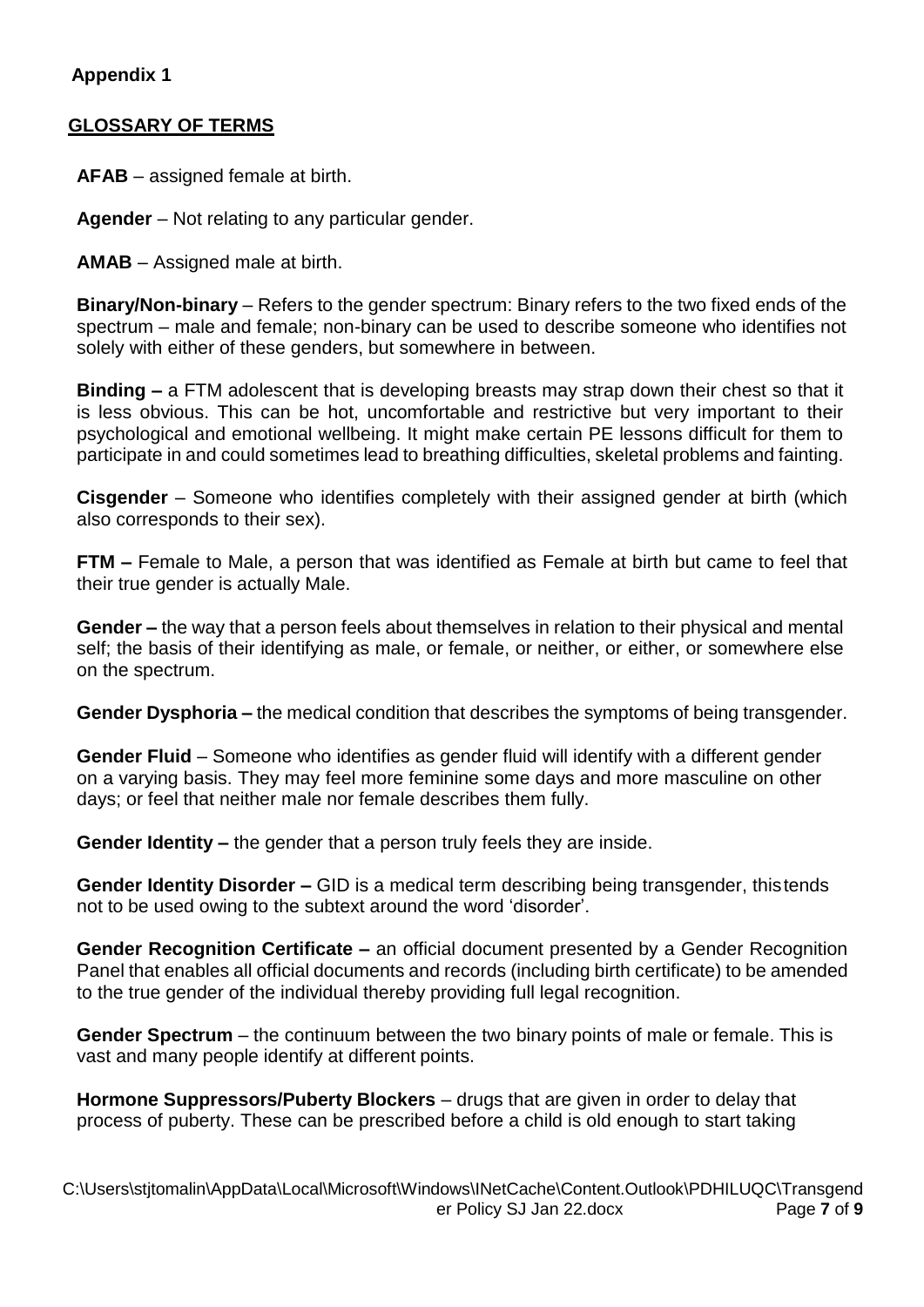hormones such as estrogen or testosterone.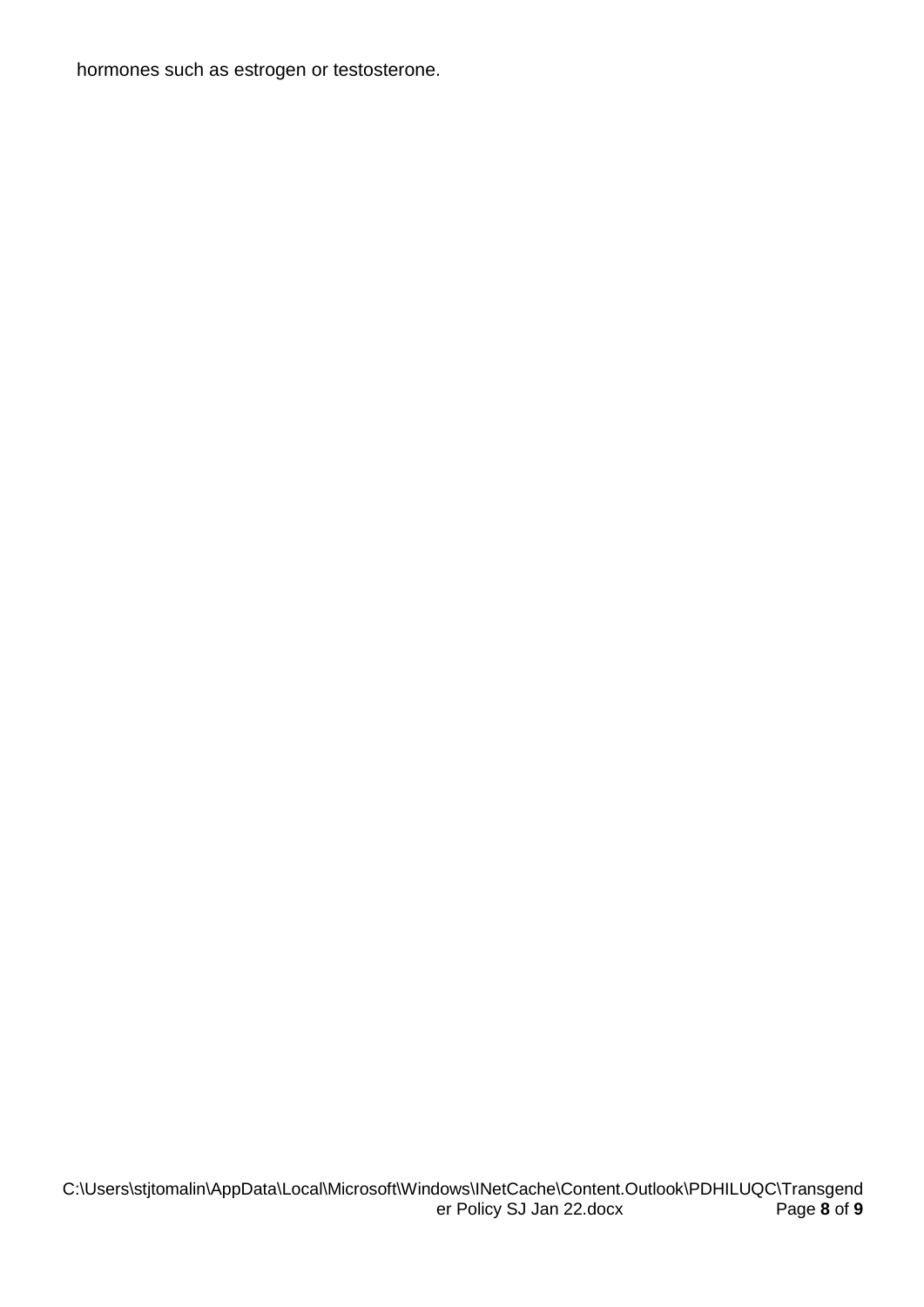**MTF –** Male to Female, a person that was identified as male at birth but came to feel that their true gender is actually female.

**Packing –** a FTM person may wear a prosthetic item in their pants that will give a bulge in their trousers so as to appear more male.

**Sex –** the way a person's body appears, sometimes wrongly, to indicate their gender.

**Transgender –** a person that feels the assigned gender and sex at birth conflicts with their true gender.

**Trans Female** – Someone who was assigned male at birth but identifies as female.

**Trans Feminine** – A person who was assigned male at birth but identifies with the more feminine side of the spectrum.

**Trans Male** – Someone who was assigned female at birth but identifies as male.

**Trans Masculine** – A person who was assigned female at birth but identifies with the more masculine side of the spectrum.

**Transition** – The process of changing gender. This may be by having surgery to change sex organs, or by taking hormones.

**Tucking** – AMTF person may tuck (and sometimes tape) their genitals between their legs so that it does not show at the front.